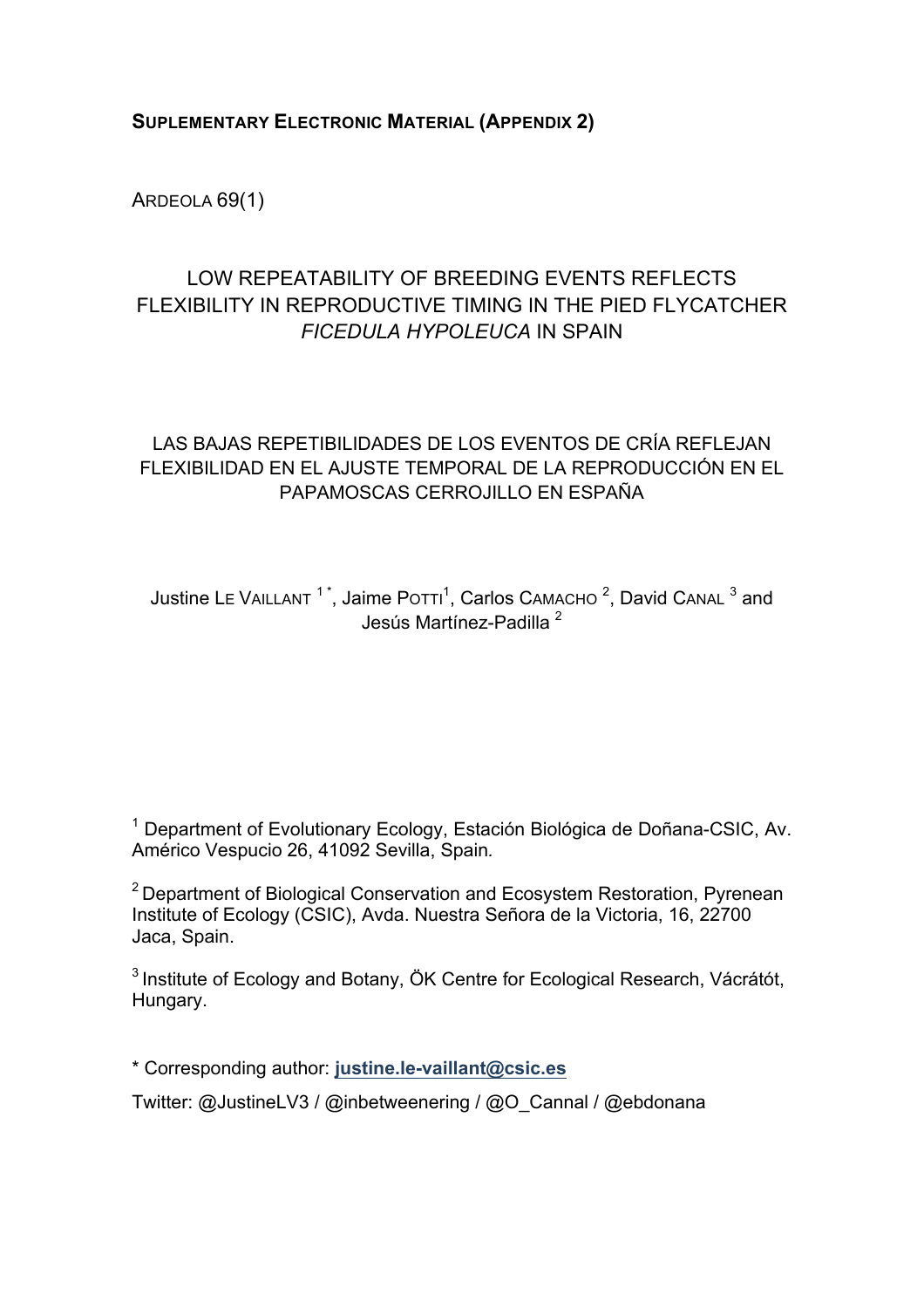## **R script for analyses /** *Guión en R de los análisis*

```
# Analysis with repeatbility
setwd("C:/Users/Justine/Desktop/PhD/Analysis/Variability")
LAY<-read.csv("Individual Laying Analysis.csv",header=T,sep=";",dec=".")
nrow(LAY) #n=2103 for 776 females
library(nlme) #provide SD + function lme
library(rptR) #Repeatability package 
# Repeatability estimation using the glmm method and log link
##Both habitat
rep1<-rptPoisson(LayingDate \sim 1+(1 | Female)+(1 | Year),
grname=c("Female","Year"),CI= 0.84l data=LAY,link="log")
print(rep1)
summary(rep1)
par(mfrow=c(1, 2))plot(rep1,grname="Year",scale="link", cex.main=0.8,main="Year 
variance",las=1)
plot(rep1,grname="Female",scale="link", cex.main=0.8,main="Female 
variance",las=1)
###In different habitat
oak<-LAY[which(LAY$Habitat==1),] #1460 for 560 females
pine<-LAY[which(LAY$Habitat==2),] #640 for 249 females
repoak<-rptPoisson(LayingDate ~ 1+(1 | Female)+(1 | Year), 
grname=c("Female","Year"), data=oak,link="log")
reppine<-rptPoisson(LayingDate \sim 1+(1 | Female)+(1 | Year),
grname=c("Female","Year"), data=pine,link="log")
summary(repoak) 
summary(reppine) 
par(mfrow=c(2, 2))plot(repoak,grname="Year",scale="link", cex.main=0.8,main="Year 
variance",las=1)
plot(repoak,grname="Female",scale="link", cex.main=0.8,main="Female 
variance",las=1)
plot(reppine,grname="Year",scale="link", cex.main=0.8,main="Year 
variance",las=1)
plot(reppine,grname="Female",scale="link", cex.main=0.8,main="Female 
variance",las=1)
```
#### ####With others traits

```
rep2<-rptPoisson(MatingDate ~ 1+(1 | Female)+(1 | Year), 
grname=c("Female","Year"),CI= 0.84, data=LAY,link="log")
rep3<-rptPoisson(Prelaying \sim 1+(1 | Female)+(1 | Year),
grname=c("Female","Year"), CI= 0.84, data=LAY,link="log")
rep5<-rptPoisson(HatchDate \sim 1+(1 | Female)+(1 | Year),
grname=c("Female","Year"),CI= 0.84, data=LAY,link="log")
```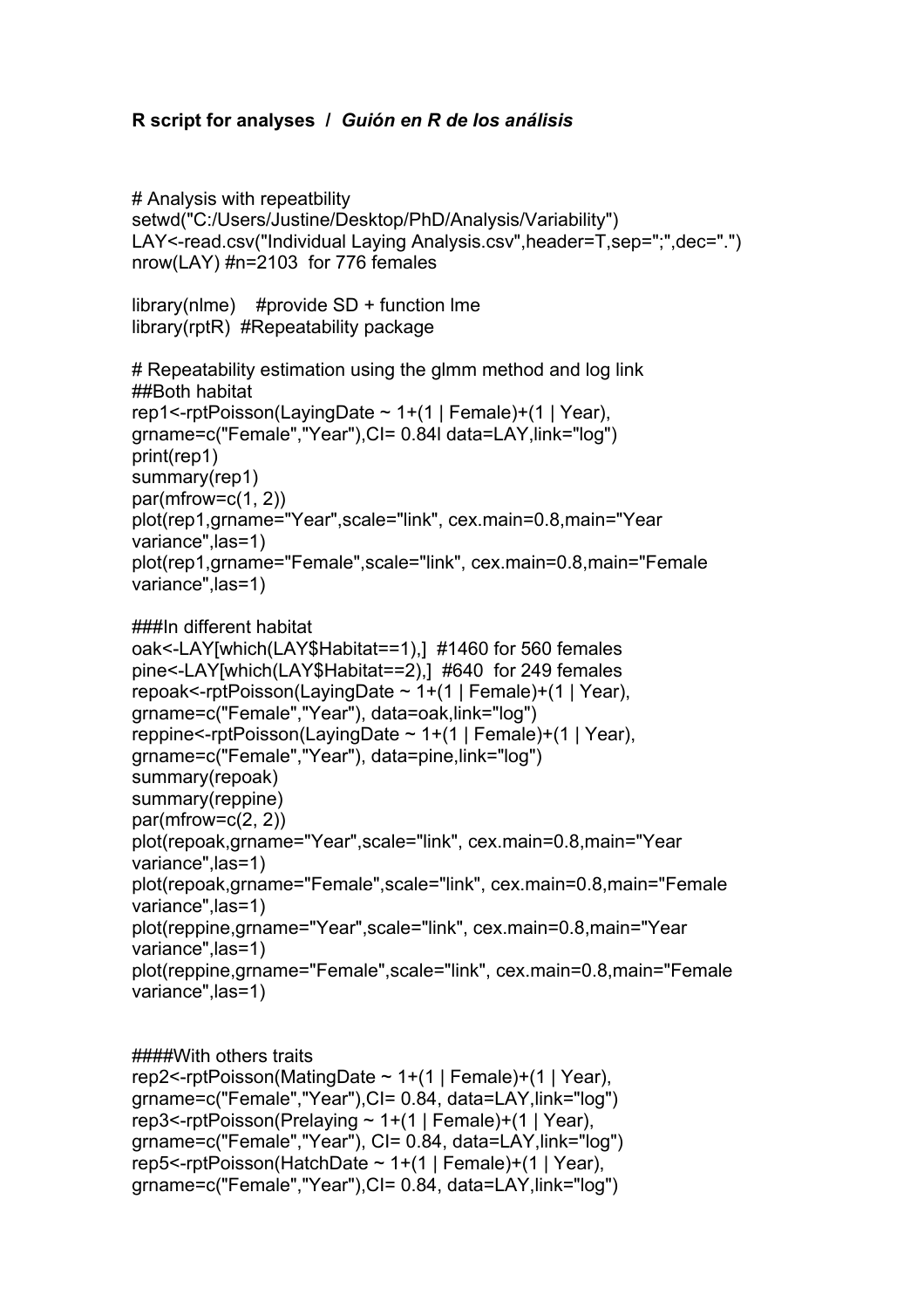## #Within habitat

```
repoakM<-rptPoisson(MatingDate ~ 1+(1 | Female)+(1 | Year), 
grname=c("Female","Year"), data=oak,link="log",CI= 0.84)
reppineM<-rptPoisson(MatingDate \sim 1+(1 | Female)+(1 | Year),
grname=c("Female","Year"), data=pine,link="log",CI= 0.84)
repoakP<-rptPoisson(Prelaying \sim 1+(1 | Female)+(1 | Year),
grname=c("Female","Year"), data=oak,link="log",CI= 0.84)
reppineP<-rptPoisson(Prelaying \sim 1+(1 | Female)+(1 | Year),
grname=c("Female","Year"), data=pine,link="log",CI= 0.84)
repoakH<-rptPoisson(HatchDate ~ 1+(1 | Female)+(1 | Year), 
grname=c("Female","Year"), data=oak,link="log",CI= 0.84)
reppineH<-rptPoisson(HatchDate ~ 1+(1 | Female)+(1 | Year), 
grname=c("Female","Year"), data=pine,link="log",CI= 0.84)
```
##########Same analysis with only 2 year-old or older female LAYa<-LAY[which(LAY\$Age!=1),] #-332 age 1 ##With Both Habitats rep1a<-rptPoisson(LayingDate  $\sim$  1+(1 | Female)+(1 | Year), grname=c("Female","Year"), data=LAYa,link="log", CI= 0.84) rep2a<-rptPoisson(MatingDate ~ 1+(1 | Female)+(1 | Year), grname=c("Female","Year"), data=LAYa,link="log", CI= 0.84) rep3a<-rptPoisson(Prelaying ~ 1+(1 | Female)+(1 | Year), grname=c("Female","Year"), data=LAYa,link="log", CI= 0.84) rep4a<-rptPoisson(HatchDate ~ 1+(1 | Female)+(1 | Year), grname=c("Female","Year"), data=LAYa,link="log", CI= 0.84)

#### ##Within Habitats

```
oakA<-LAYa[which(LAYa$Habitat==1),] #1237 for 556 females 
pineA<-LAYa[which(LAYa$Habitat==2),] #527 for 240 females
repoakA<-rptPoisson(LayingDate ~ 1+(1 | Female)+(1 | Year), 
grname=c("Female","Year"), data=oakA,link="log", CI= 0.84)
reppineA<-rptPoisson(LayingDate \sim 1+(1 | Female)+(1 | Year),
grname=c("Female","Year"), data=pineA,link="log", CI= 0.84)
repoakA2<-rptPoisson(MatingDate \sim 1+(1 | Female)+(1 | Year),
grname=c("Female","Year"), data=oakA,link="log", CI= 0.84)
reppineA2<-rptPoisson(MatingDate \sim 1+(1 | Female)+(1 | Year),
grname=c("Female","Year"), data=pineA,link="log", CI= 0.84)
repoakA3<-rptPoisson(Prelaying \sim 1+(1 | Female)+(1 | Year),
grname=c("Female","Year"), data=oakA,link="log", CI= 0.84)
reppineA3<-rptPoisson(Prelaying ~ 1+(1 | Female)+(1 | Year), 
grname=c("Female","Year"), data=pineA,link="log", CI= 0.84)
repoakA4<-rptPoisson(HatchDate ~ 1+(1 | Female)+(1 | Year), 
grname=c("Female","Year"), data=oakA,link="log", CI= 0.84)
reppineA4<-rptPoisson(HatchDate ~ 1+(1 | Female)+(1 | Year), 
grname=c("Female","Year"), data=pineA,link="log", CI= 0.84)
###### Same with Mate as random factor
##For all age
rep1m<-rptPoisson(LayingDate \sim 1+(1 | Female)+(1 | Year)+(1 | Male),
grname=c("Female","Year"), data=LAY,link="log", CI= 0.84)
```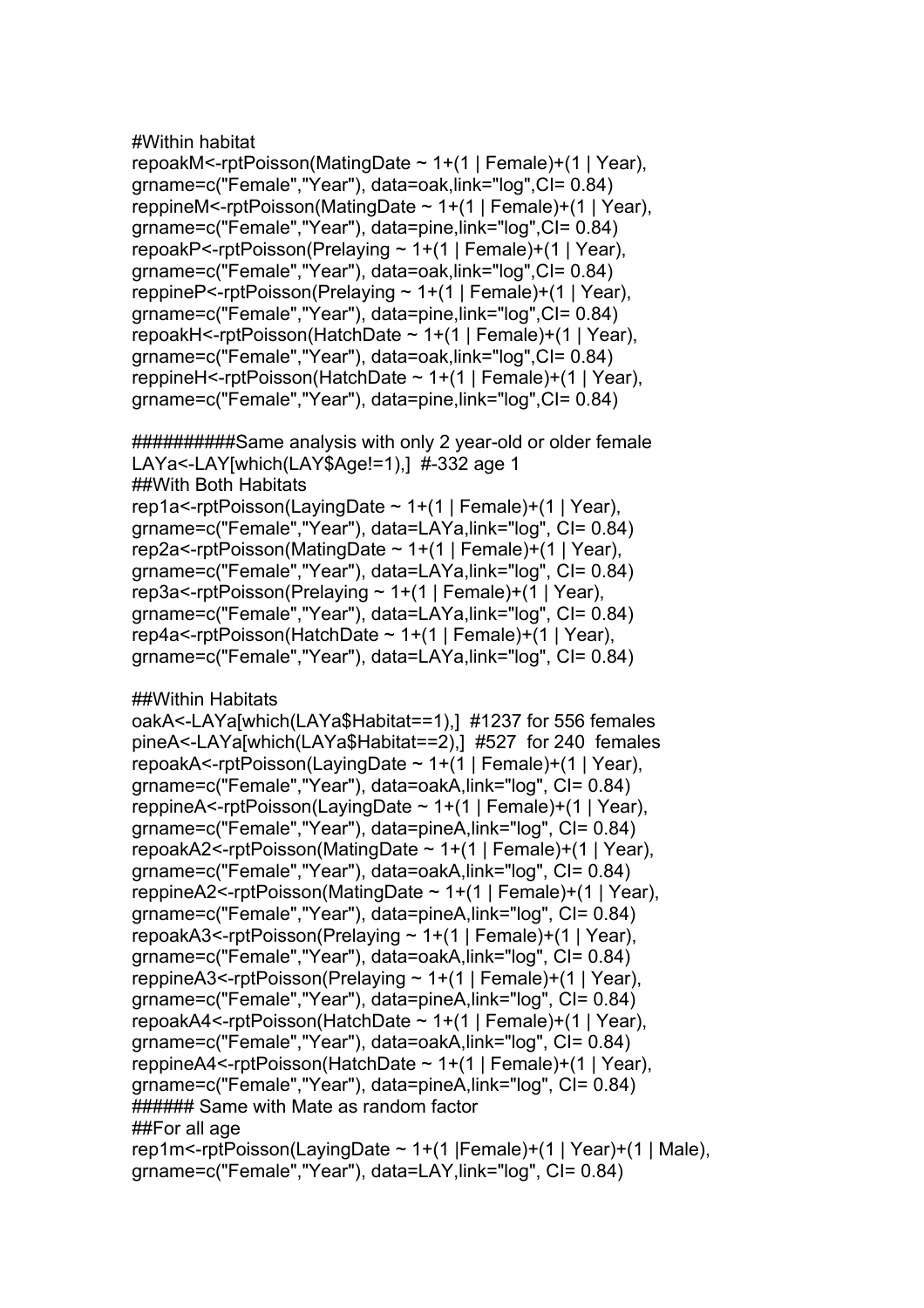```
rep2m<-rptPoisson(MatingDate ~ 1+(1 |Female)+(1 | Year)+(1 | Male), 
grname=c("Female","Year"), data=LAY,link="log", CI= 0.84)
rep3m<-rptPoisson(Prelaying \sim 1+(1 | Female)+(1 | Year)+(1 | Male),
grname=c("Female","Year"), data=LAY,link="log", CI= 0.84)
rep4m<-rptPoisson(HatchDate \sim 1+(1 | Female)+(1 | Year)+(1 | Male),
grname=c("Female","Year"), data=LAY,link="log", CI= 0.84)
```
## ##Within habitat

oak<-LAY[which(LAY\$Habitat==1),] #1460 for 560 females pine<-LAY[which(LAY\$Habitat==2),] #640 for 249 females repoakM <-rptPoisson(LayingDate ~ 1+(1 | Female)+(1 | Year)+(1 | Male), grname=c("Female","Year"), data=oak,link="log", CI= 0.84) reppineM<-rptPoisson(LayingDate  $\sim$  1+(1 | Female)+(1 | Year)+(1 | Male), grname=c("Female","Year"), data=pine,link="log", CI= 0.84) repoakM2 <-rptPoisson(MatingDate~ 1+(1 | Female)+(1 | Year)+(1 | Male), grname=c("Female","Year"), data=oak,link="log", CI= 0.84) reppineM2<-rptPoisson(MatingDate~ 1+(1 | Female)+(1 | Year)+(1 | Male), grname=c("Female","Year"), data=pine,link="log", CI= 0.84) repoakM3 <-rptPoisson(Prelaying  $\sim$  1+(1 | Female)+(1 | Year)+(1 | Male), grname=c("Female","Year"), data=oak,link="log", CI= 0.84) reppineM3<-rptPoisson(Prelaying  $\sim$  1+(1 | Female)+(1 | Year)+(1 | Male), grname=c("Female","Year"), data=pine,link="log", CI= 0.84) repoakM4 <-rptPoisson(HatchDate ~ 1+(1 | Female)+(1 | Year)+(1 | Male), grname=c("Female","Year"), data=oak,link="log", CI= 0.84) reppineM4<-rptPoisson(HatchDate  $\sim$  1+(1 | Female)+(1 | Year)+(1 | Male), grname=c("Female","Year"), data=pine,link="log", CI= 0.84)

#### ##For female of 2 year-old or older

rep1am<-rptPoisson(LayingDate  $\sim$  1+(1 | Female)+(1 | Year)+(1 | Male), grname=c("Female","Year"), data=LAYa,link="log", CI= 0.84) rep2am<-rptPoisson(MatingDate  $\sim$  1+(1 | Female)+(1 | Year)+(1 | Male), grname=c("Female","Year"), data=LAYa,link="log", CI= 0.84) rep3am<-rptPoisson(Prelaying  $\sim$  1+(1 | Female)+(1 | Year)+(1 | Male), grname=c("Female","Year"), data=LAYa,link="log", CI= 0.84) rep4am<-rptPoisson(HatchDate  $\sim$  1+(1 | Female)+(1 | Year)+(1 | Male), grname=c("Female","Year"), data=LAYa,link="log", CI= 0.84)

```
##with both habitat
oaka<-LAY[which(LAYa$Habitat==1),] # 1237 for 492 females 
pinea<-LAY[which(LAYa$Habitat==2),] # 527 for 222 females
# 
repoakaaM <-rptPoisson(LayingDate \sim 1+(1 | Female)+(1 | Year)+(1 | Male),
grname=c("Female","Year"), data=oaka,link="log", CI= 0.84)
reppineaaM<-rptPoisson(LayingDate \sim 1+(1 | Female)+(1 | Year)+(1 | Male),
grname=c("Female","Year"), data=pinea,link="log", CI= 0.84)
repoakaaM2 <-rptPoisson(MatingDate~ 1+(1 | Female)+(1 | Year)+(1 | Male), 
grname=c("Female","Year"), data=oaka,link="log", CI= 0.84)
reppineaaM2<-rptPoisson(MatingDate~ 1+(1 | Female)+(1 | Year)+(1 | Male), 
grname=c("Female","Year"), data=pinea,link="log", CI= 0.84)
```